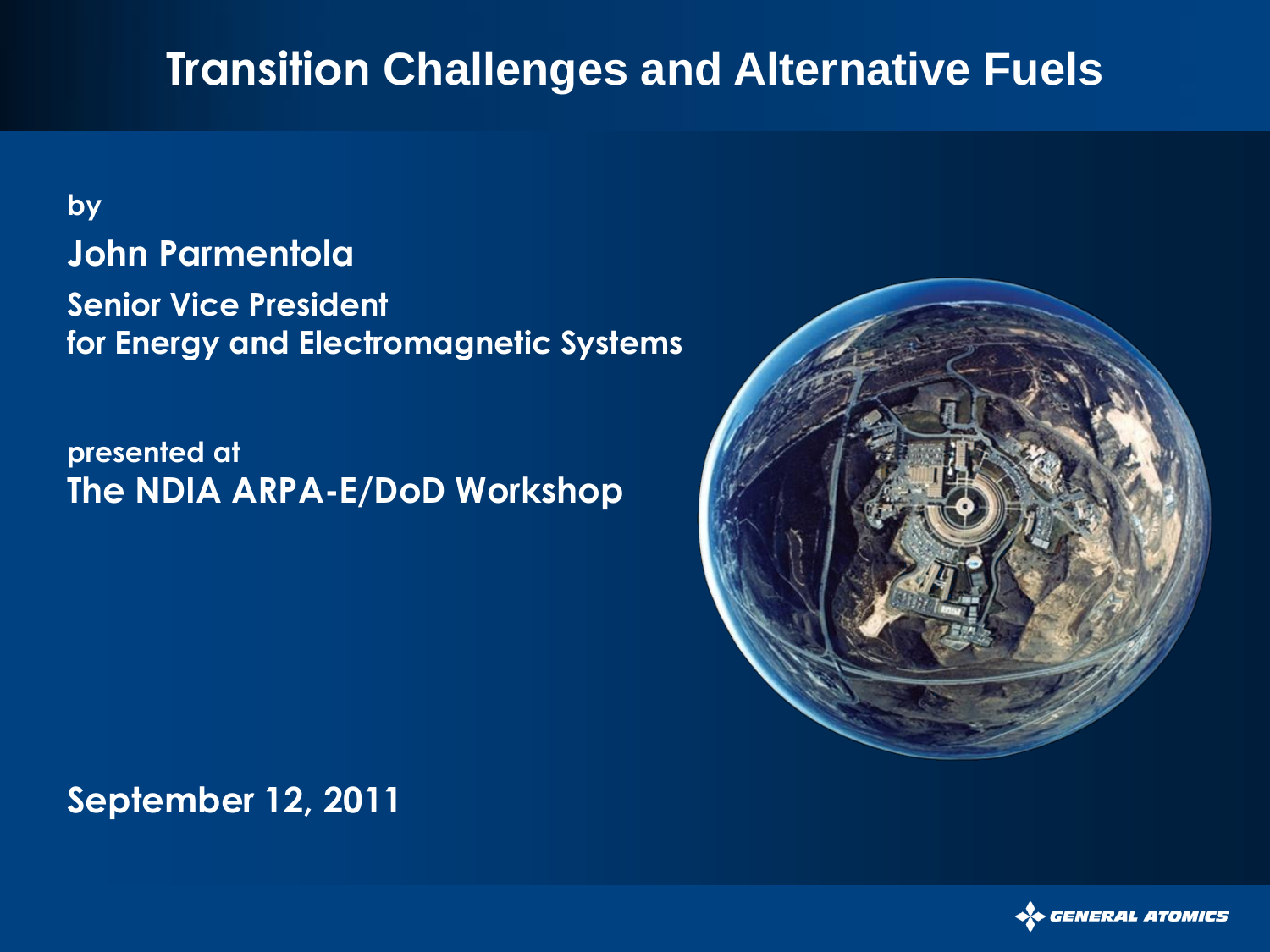## **Challenges in Transitioning Technology**

**How can we increase the likelihood that research and technology will transition?**



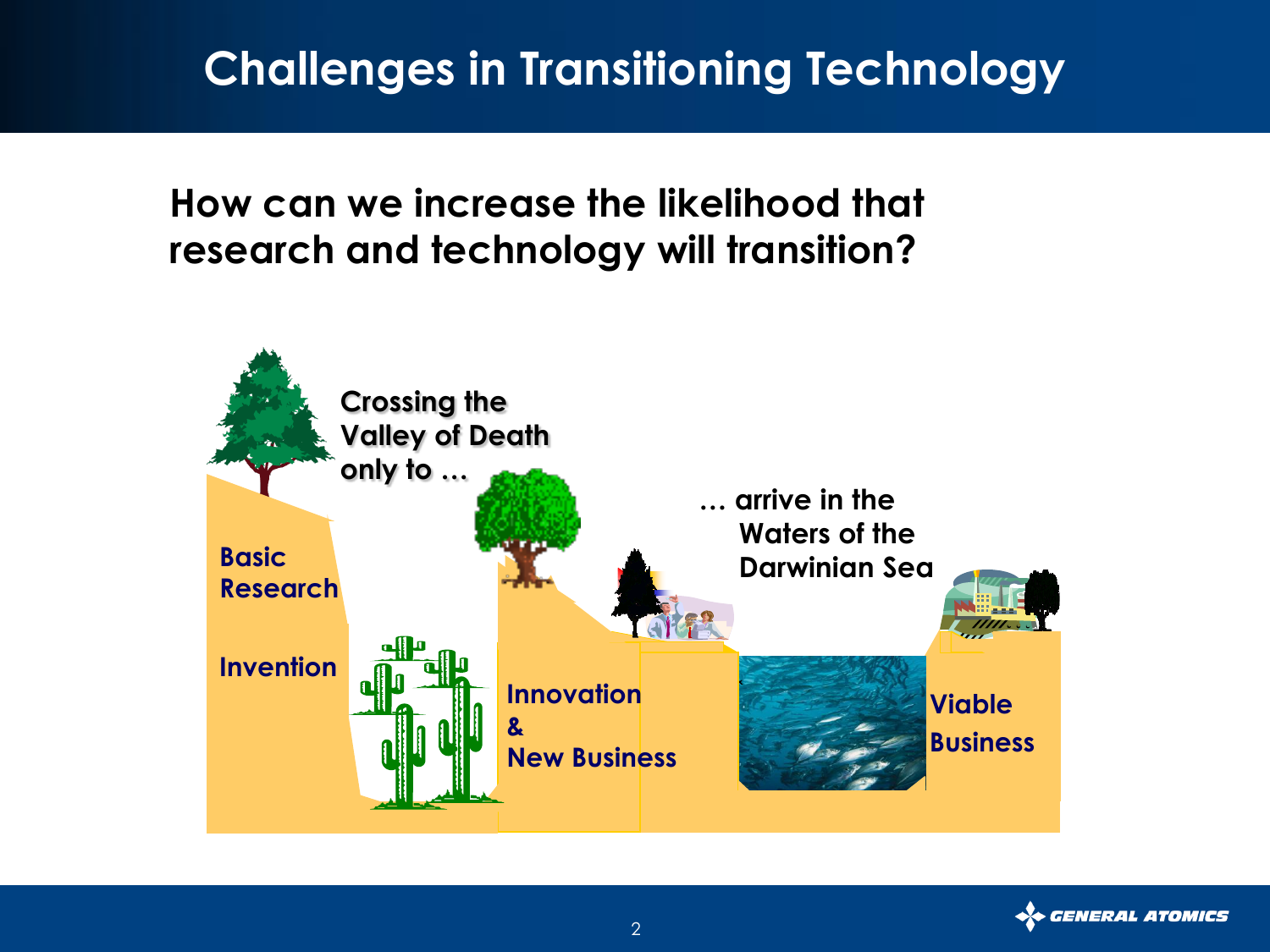### **Transition Challenge**

# **Typical Venture Capital Fund**  $\mathbf{H}$ **Make Money Make Money Transition Technology to the Warfighter ARPA-E/DoD Performers**

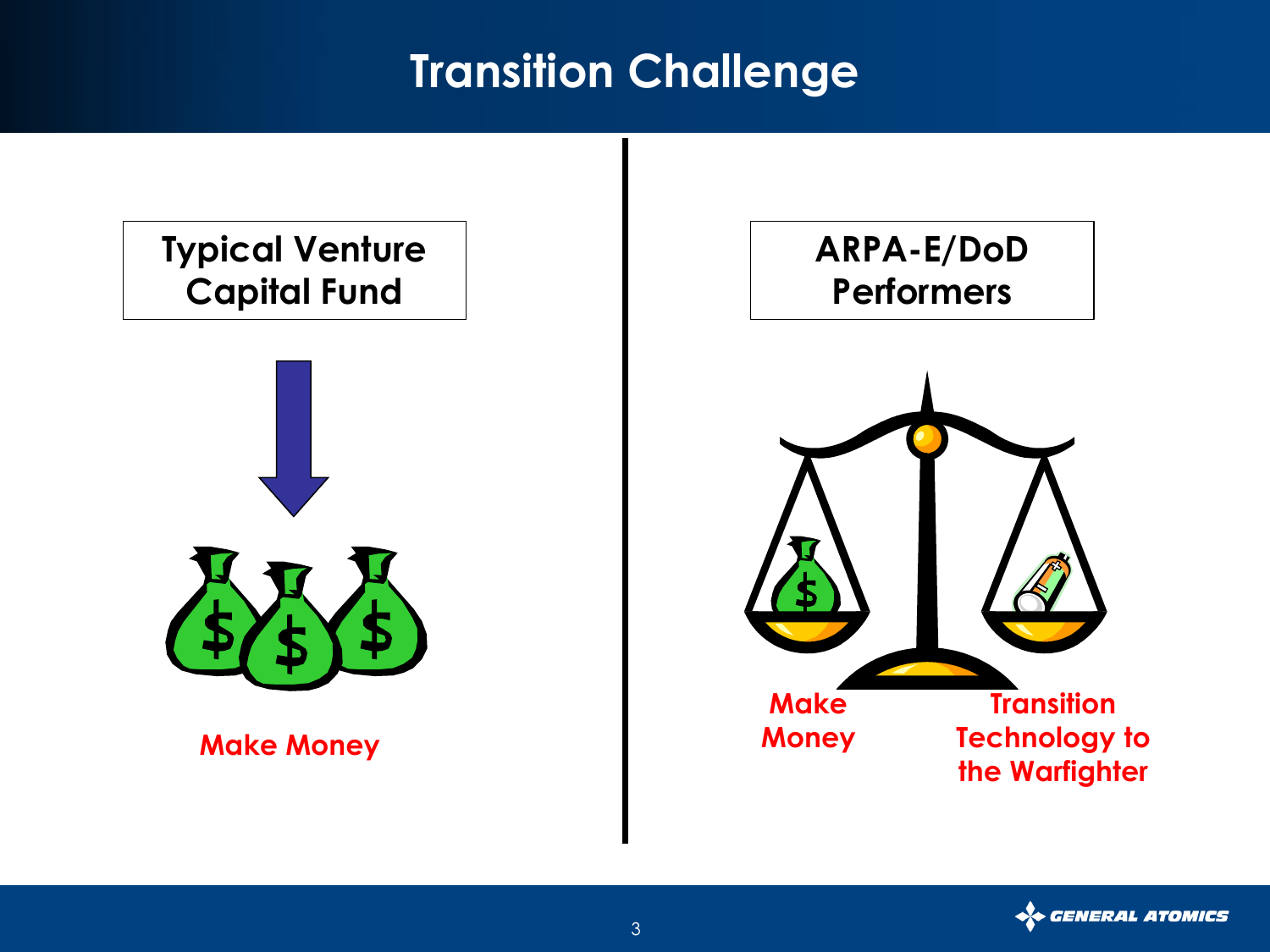## **Major Transition Issue**

• **A promising technology will not be available to the DoD if the business side of the company is not robust enough to support the transition and the supply of it in quantity**

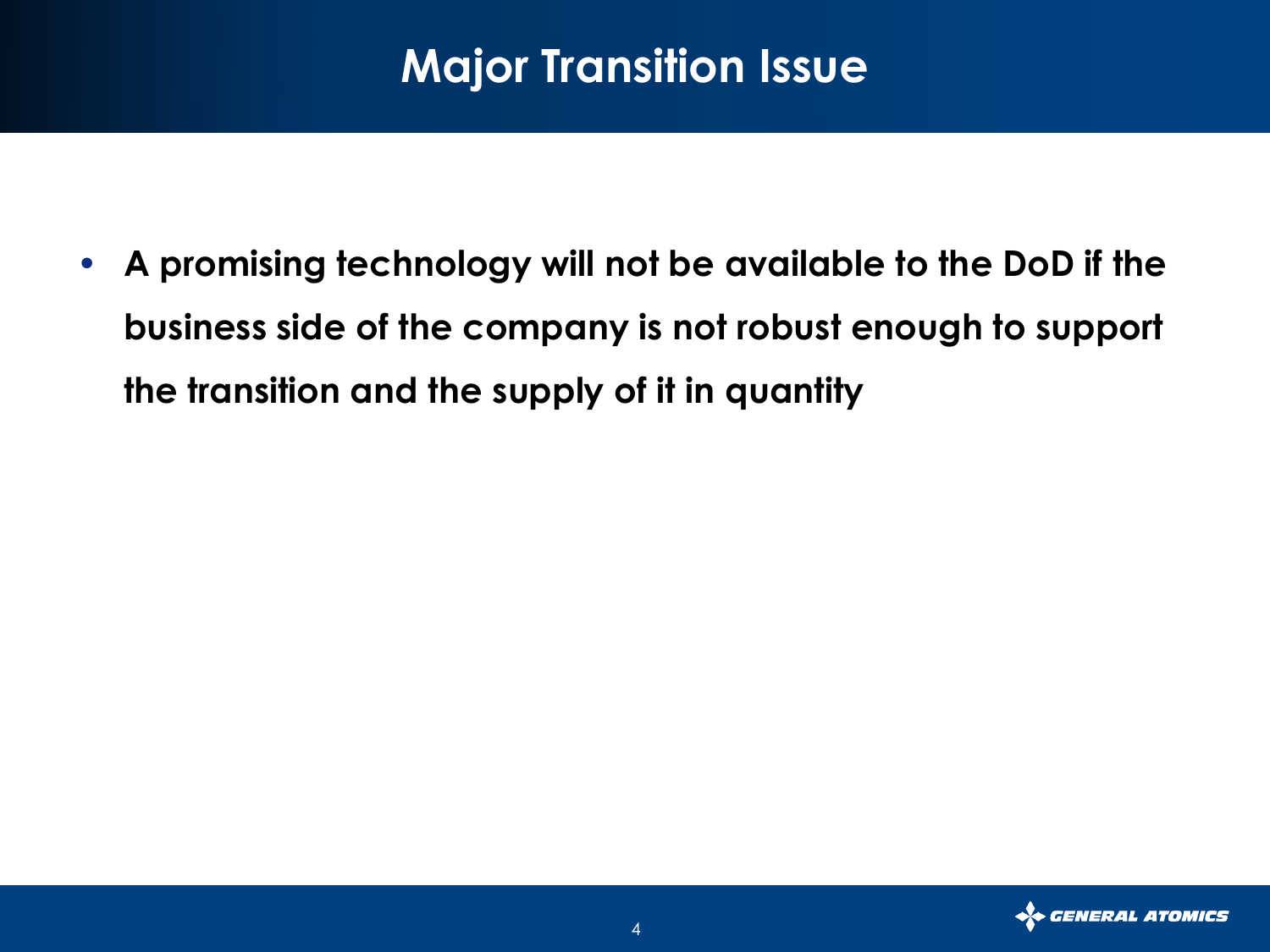### **Challenges**

- **Mature research/IP to a set of concepts**
- **Mature the concepts to a number of possible "bread board" prototypes**
- **Mature the most promising "bread board" prototypes**
- **Demonstrate a prototype that looks promising in terms of application**

# **Overcome the "Valley of Death"**

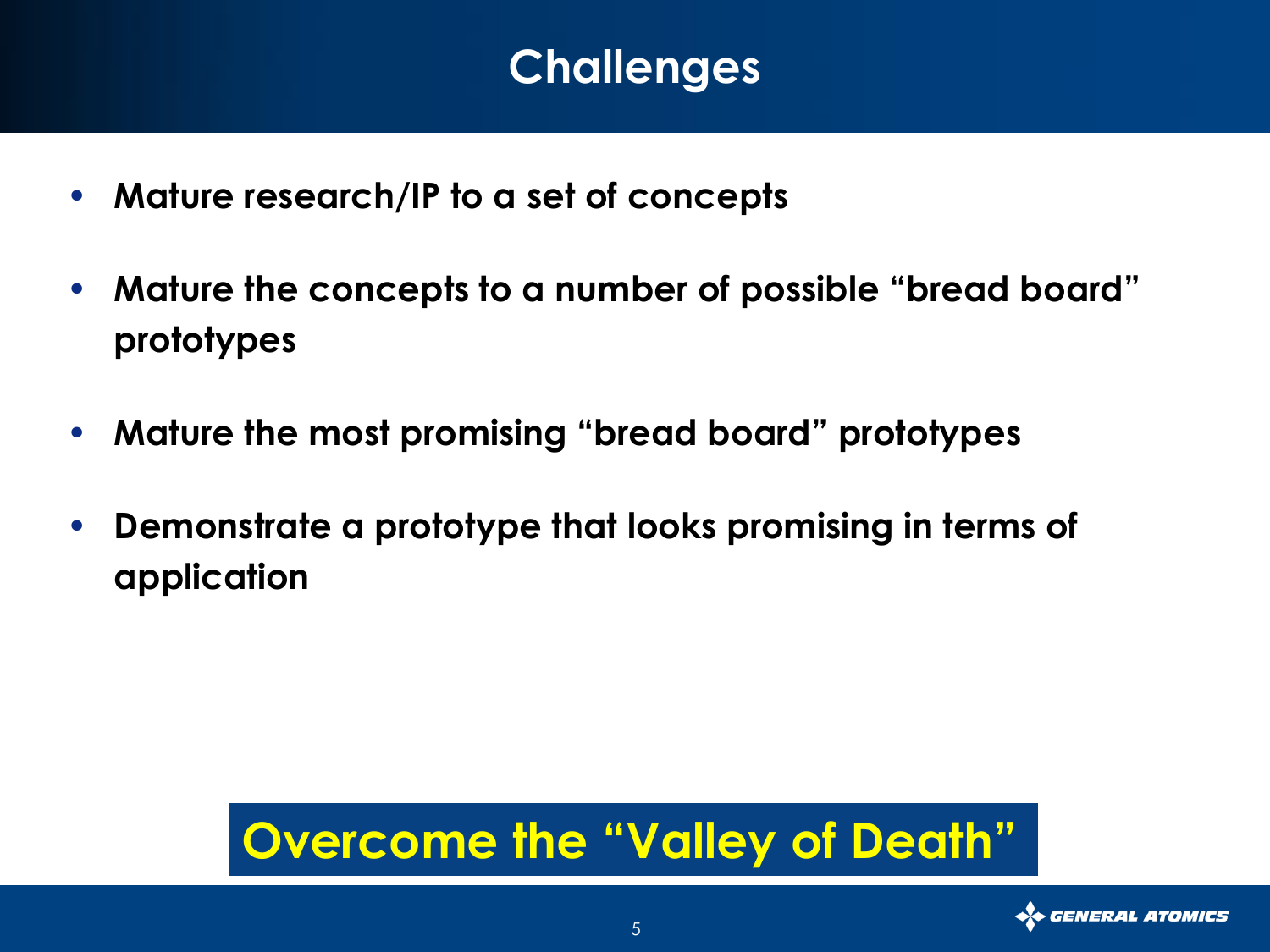## **Challenges (Continued)**

- **Pick a technology prototype that has a chance to succeed in the marketplace**
- **Pick a viable company that has the ambition, marketing plan, management and resources to succeed**
- **Capture requirements and translate into technical specifications that companies can design to that will fulfill the need**
- **Identify and work with a customer and user**
- **Get a small company to pay attention to a small player**

## **Overcome the "Darwinian Sea"**

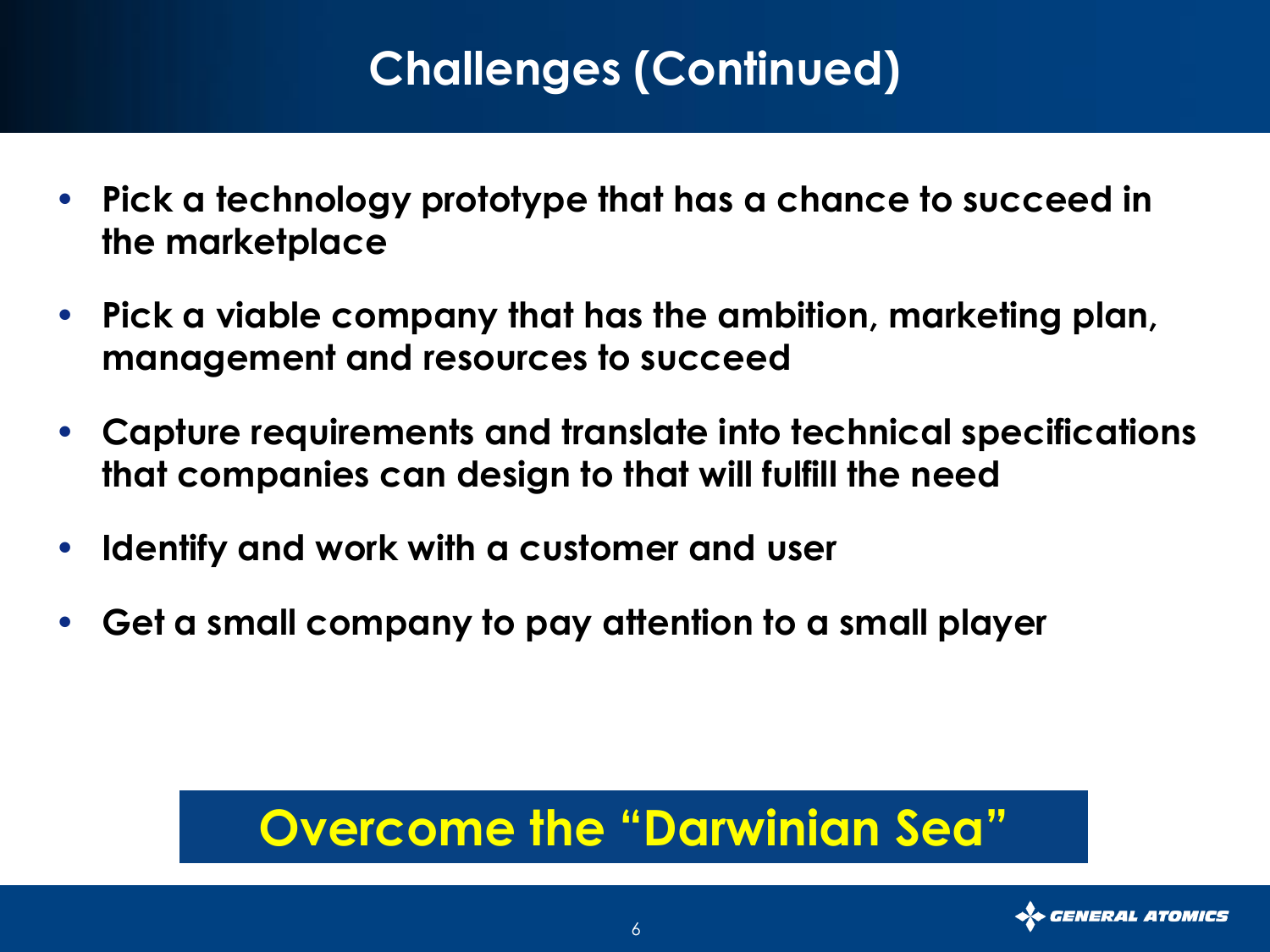## **A Contrast of Cultures**

#### • **University**

- Publish papers
- Produce students
- Get tenure
- Create intellectual property for an entity to walk the "Valley of Death"

#### • **Small Business**

- Resource limited
	- $\triangleright$  Money
	- $\triangleright$  People (time)
- Short time scale for success
- Immature technology and business
- Lack of knowledge and patience to do business with government, which is a small customer

#### • **DoD**

- Position rotation
- Those in charge not experienced in technology development and small business
- Onerous and time consuming decision cycle

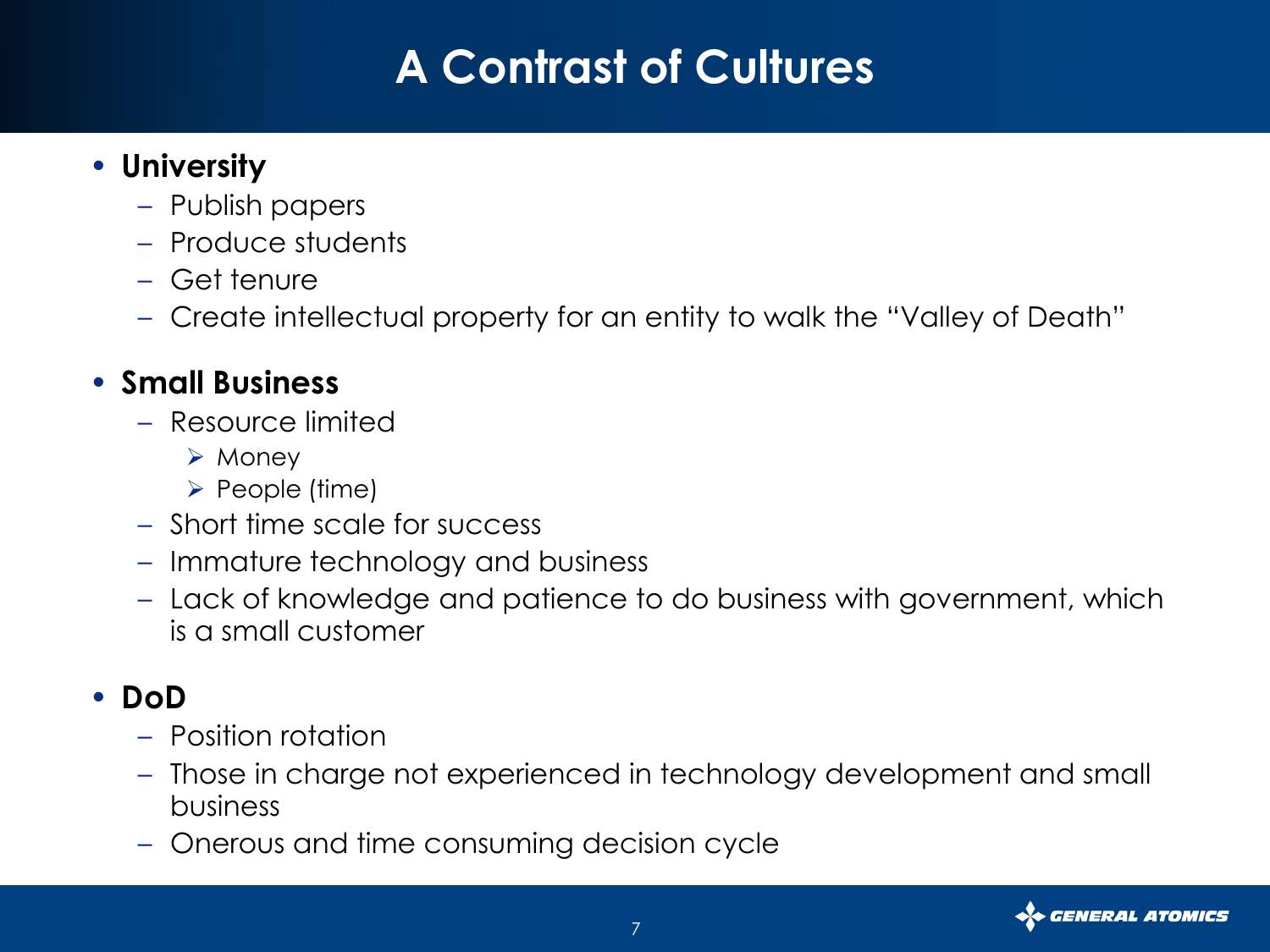### **Needs**

- **Need to manage expectations, since timescales for success are very different**
- **System engineering approach is needed to assess application potential of an innovative technology**
- **Need to address all the "ilities" like affordability, scalability, manufacturability, maintainability, sustainability and reliability**
- **Need to focus on cost reduction and business plan development for commercialization**
- **Typically, small innovative companies need resources beyond what they have or have access to, like building a viable business**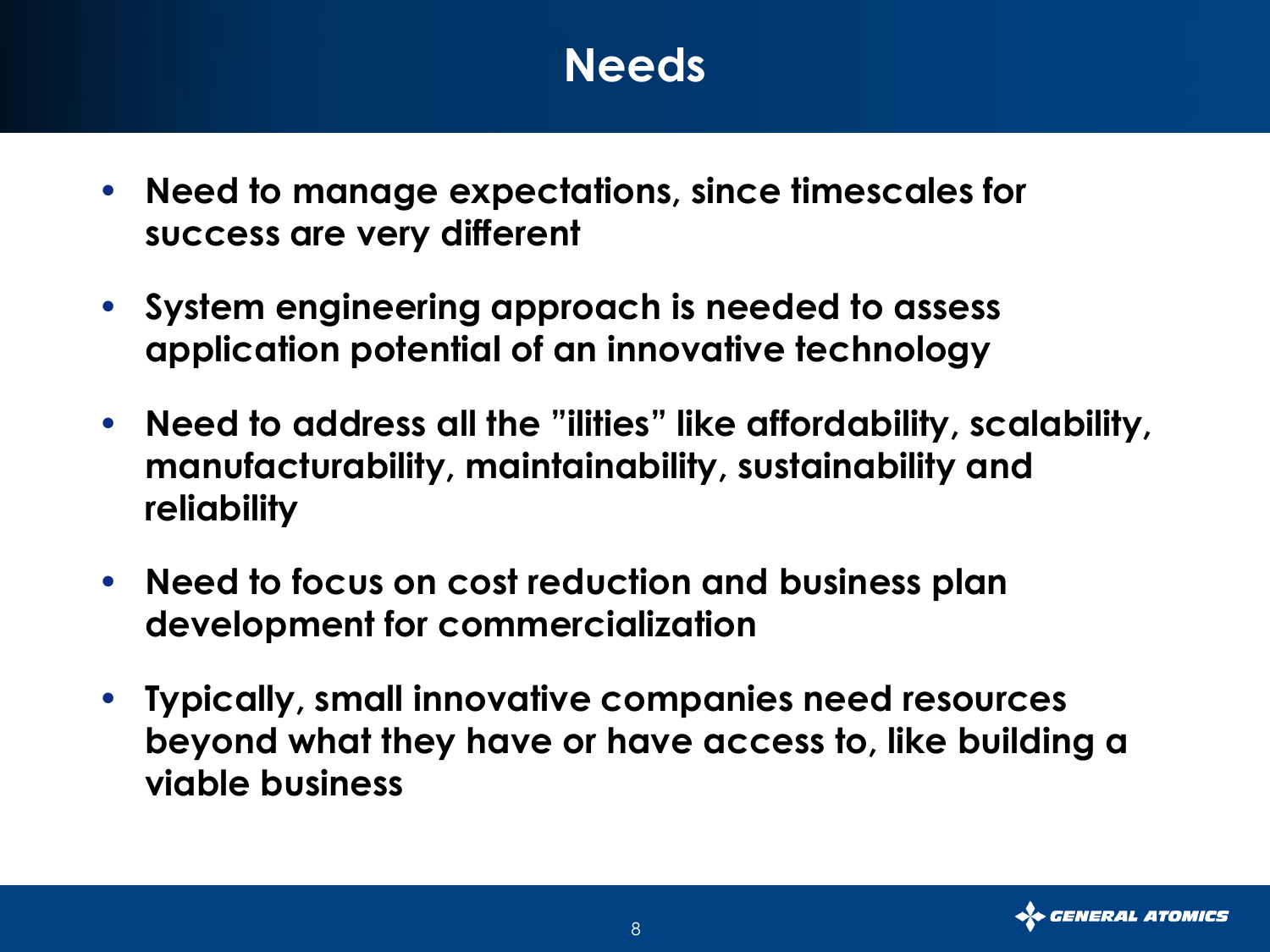## **Alternative Fuels and DoD Energy Mandates**

| <b>Mandate/Law/Order</b>           | <b>Provision</b>                                                                                                                                                  |
|------------------------------------|-------------------------------------------------------------------------------------------------------------------------------------------------------------------|
| National Defense Auth.<br>Act 2010 | Produce or procure 25% of the total energy from renewable<br>energy sources beginning 2025.<br>Explore expeditionary use of solar and wind to provide electricity |
| E.O. 13423                         | Increase total motor vehicle fleet non-petroleum based<br>consumption by 10% annually                                                                             |
| E.O. 13514                         | Reduce the fleet's total consumption of petroleum 2% annually<br>through 2020                                                                                     |
| <b>SECNAV Goal</b>                 | Consume 50% renewable energy by 2020                                                                                                                              |

#### **Consumption within DoD**

Oil accounts for more than three-fourths of DoD's total site delivered energy consumption. In terms of fuel types, jet fuel (JP-8) accounts for more than 50% of total DoD energy consumption and nearly 60% of its mobility fuel.

**DoD must reduce energy use through improved efficiency; but alternative fuels are required to meet these mandates.**

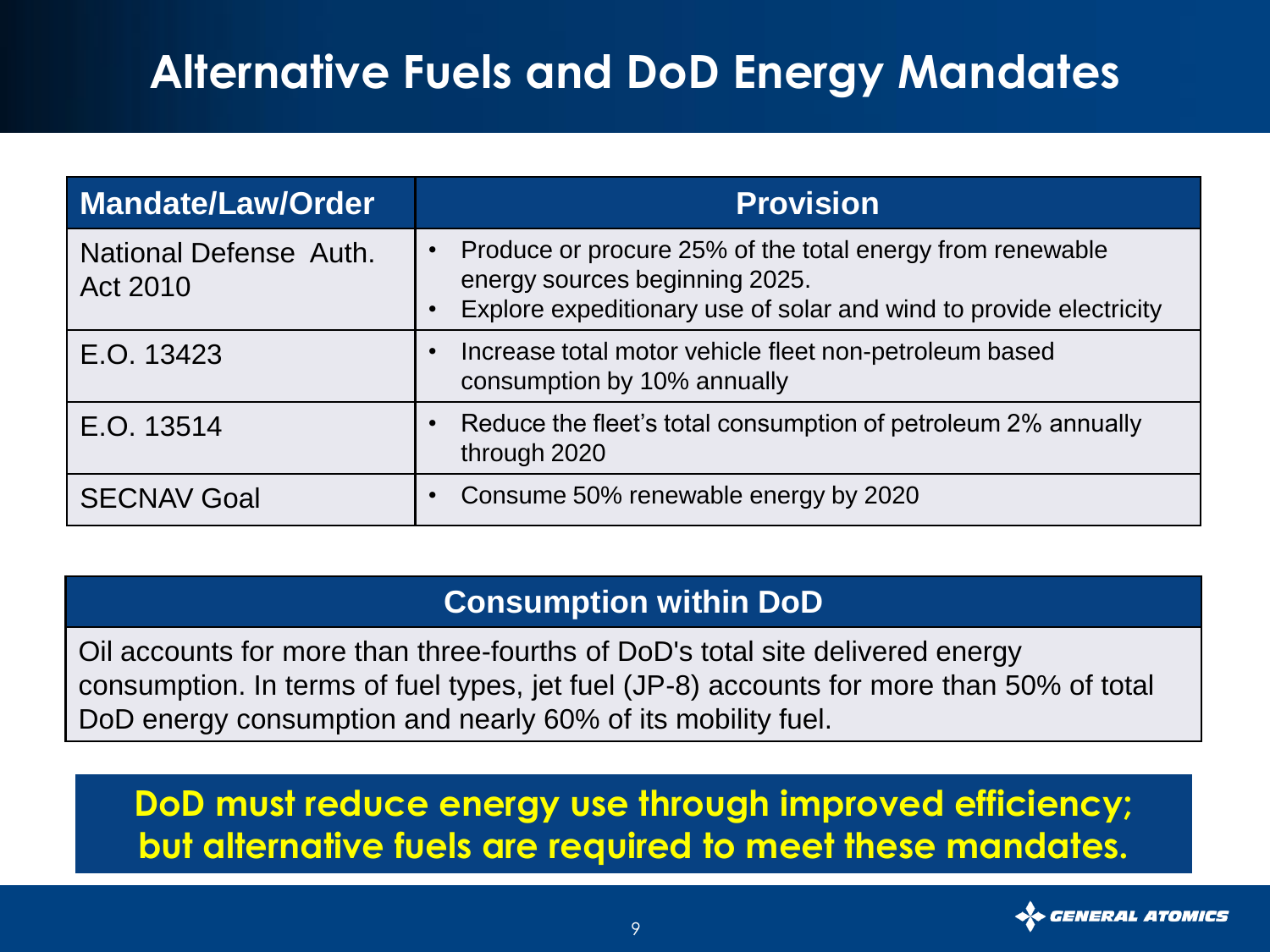### **Alternative Fuels for Operational Energy**

- **Logistics burden of fuel and water at forward locations is large ( ~80% of total weight of delivered materiel)**
- **Higher efficiency systems will reduce logistics burden for any liquid fuel**
- **Energy harvesting with liquid fuels generation holds the potential for logistics burden reduction**
	- ARPA-E Electrofuels Program
		- Separate energy harvesting & liquid fuels generation
		- $\triangleright$  Liquid fuel generation must offset burden of transporting the system

**Delivering fuels to forward locations is a high risk and high cost operation, need to reduce total weight delivered to forward locations**